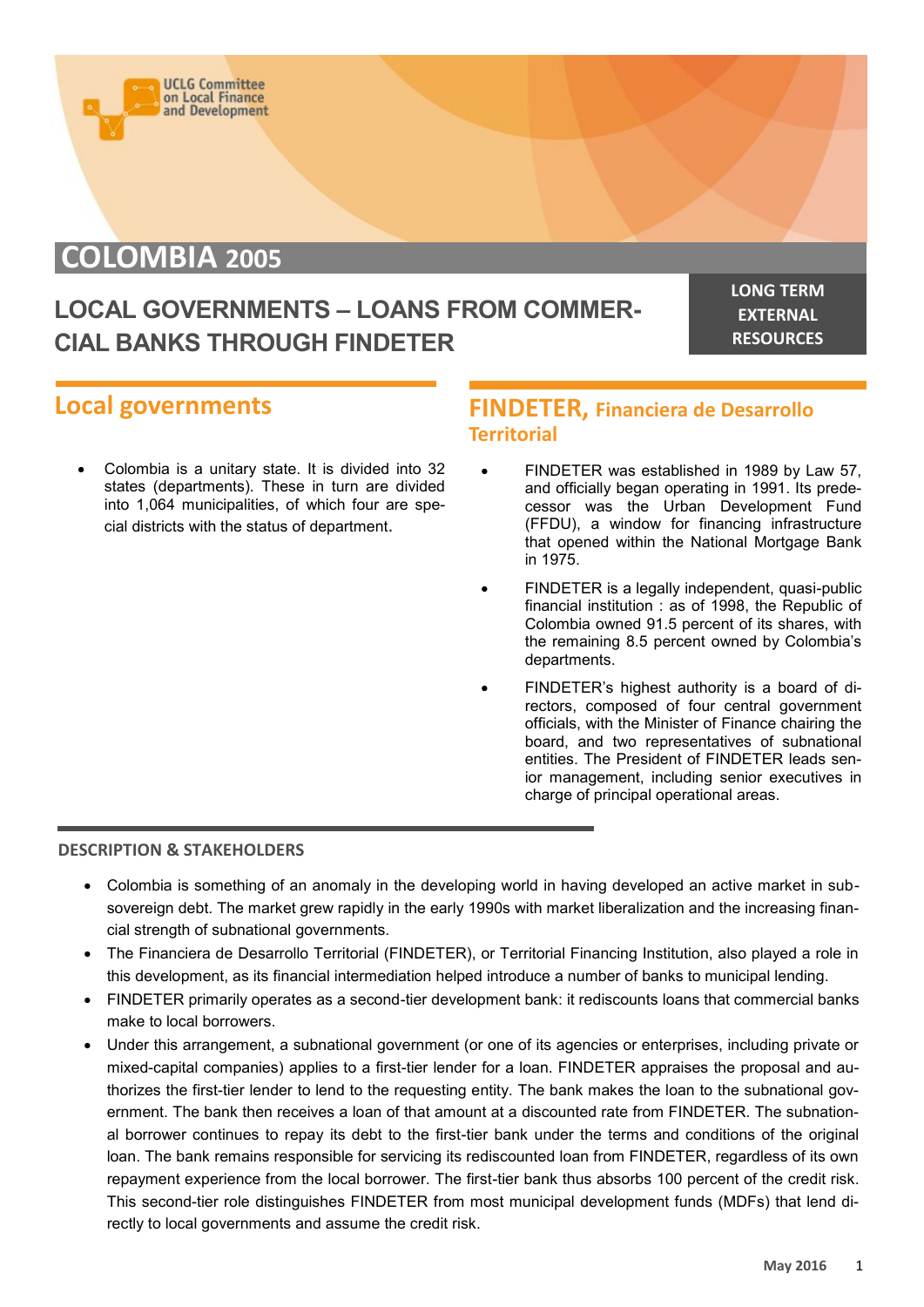#### **SPECIFICITIES OF LOANS**

- On its loans to FINDETER in the 1990s, the WB sought to limit the cost of capital to the end-borrowers. Loans from participating banks to municipalities could be at a rate no more than 5.0 % above the market average rate for fixed term deposits. FINDETER then would rediscount all or a portion of that loan amount at the market average rate plus 2.5 percent, providing banks with a spread typically of 2.5 percent But even as early as 1994, banks were able to offer municipalities loans at similar rates to loans supported by FINDETER, while bonds could achieve even lower rates.
- As of June 2004, under flexible variable rate terms FINDETER is able to offer attractive refinancing on loans of six years or more. For such loans, banks may typically charge sub-sovereign borrowers competitive interest rates of 800 basis points over the Fixed Deposit Rate (DTF), an index of bank deposit rates. FINDETER may typically rediscount such loans at 650 or 700 basis points over the DTF rate.
- From the 1990s until today, the long-term capital available from international financial institutions (with conditions) has helped extend the tenor of loans to better match the expected life of the asset being financed. Depending on the expected life of the asset in question, WB conditions provide for loans for up to 12 years. Such tenors (and other terms) compare favorably with conditions that borrowers would otherwise obtain; maximum loan maturities of three to five years without FINDETER support are typical. While municipal bonds can achieve periods of around 8 years, typically only the largest cities can directly access those markets.

#### **INSTITUTIONAL AND REGULATORY CONTEXT**

- Colombia is a unitary state. It is divided into 32 states (departments).These in turn are divided into 1,064 municipalities, of which four are special districts with the status of department.
- For several decades Colombia has been engaged in a process of decentralizing resources and responsibilities to the subnational level. The 1991 constitution marked a milestone in that process. It called for transfers of central government revenues to subnational governments to increase from an already substantial 36.5 percent of current revenues in 1993 to 46.5 percent in 2002. The result of this and other recent fiscal changes has had different results at the subnational level.
- Under Law 358 of 1997, subnational governments operate under a set of debt restrictions known as the "traffic light" system. Subnational governments face progressively restrictive limitations on borrowing as their financial positions erode.
- FINDETER is constrained in its exposure to risk. Colombian law requires FIs such as FINDETER to maintain minimum ratios of equity-to-total funding of nine percent. At present (April 2004), FINDETER is maintaining a ratio of around 40 percent. This level is actually lower than peak levels during recent years when FINDETER was less active, but still is substantially higher than legal minimums. This relatively high level is due to various factors: (i) FINDETER does not distribute profits; (ii) the Government of Colombia initially serviced a portion of the debt on the World Bank's project lending to FINDETER so as to help to capitalize the organization; and (iii) low levels of activity in recent years



#### Figure A-1. FINDETER as a Second-Tier Financial Institution: Flow of Funds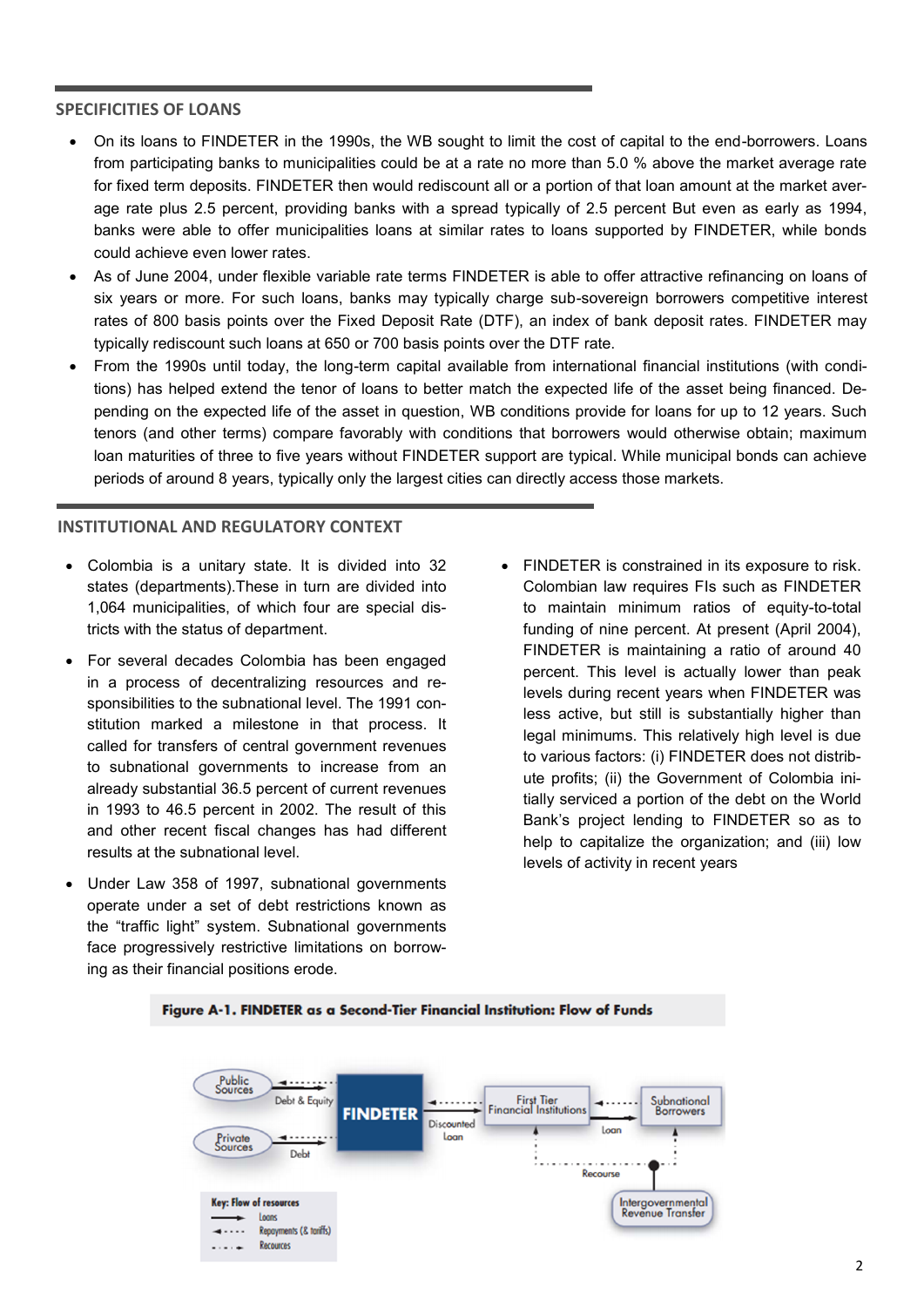#### Table 1: "Traffic Light" System for Regulating Subnational Borrowing

| Rating | Indicator                                                                                              | <b>Restrictions on Borrowing</b>                       |
|--------|--------------------------------------------------------------------------------------------------------|--------------------------------------------------------|
| Green  | Interest as % of operational<br>savings* < $40\%$ & debt stock<br>as % of current revenues $\leq 80\%$ | No restrictions                                        |
| Yellow | Interest as % of operational<br>savings 40 - 60% & debt stock<br>as % of current revenues $\leq 80\%$  | Lending only with Ministry<br>of Finance authorization |
| Red    | Interest as % of operational<br>savings > 60% or debt stock<br>as % of current revenues >80%           | No lending,<br>unless agrees to adjustment plan        |

\* Operational savings are the surplus from the operating budget (i.e., what is left over after operating expenditures are subtrocted from current revenues), carried over to the capital budget where it can service debt.

#### **USES**

- ♦ Credit Activity
	- Between its creation in 1989 and 1997, FINDETER financed about \$1 billion in loans to more than 700 municipalities.
	- FINDETER is sensitive to changes in economic conditions. Annual credit approvals declined to \$99 million in 2001—a drop of 58 percent from highs of \$235 million just two years earlier. These declines coincided with a period of deteriorating economic conditions, coupled with high levels of municipal indebtedness.
	- In 2002, the volume of credit approvals rebounded by 43 percent over the previous year, and again by 144 percent in 2003. A retooled core product (discussed below), as well as stabilizing economic conditions, contributed to this resurgence.
- $\Diamond$  New investments cover a wide gamut of sectors where subnational governments have responsibilities for service provision. The relative importance of various sectors has changed over time.
	- One general trend is that lending for water and sewer facilities has declined in recent years. Between 1989 and 1999, loans to these sectors accounted for nearly half of FINDETER's portfolio (30 percent for water infrastructure and 15 percent for sewer facilities), and rose even higher in the years following.
	- By contrast, in 2003 the funding of household utilities had declined until it represented only 25 percent of FINDETER's disbursements for that year.
	- FINDETER has also managed to broaden its clientele in recent years. Initially, it focused on departmental and municipal administrations. In the early- to mid-1990s most of these were smaller localities, unable to access capital from either international institutions (like Bogota), or from domestic capital markets via bonds.
	- In recent years, FINDETER has expanded in its lending to service companies. Between 1992 and 1995, FINDETER only provided, on average, between 1.5 and 2.3 percent of the financing for service companies at the departmental and municipal levels, respectively.
- $\Diamond$  The sectors financed by FINDETER in 2003: Most financings (87.2 percent) are for new investments; the remainder are for debt management that includes refinancing (11.4 percent) and fiscal adjustment (1.4 percent). As is prudent practice, Colombian law prohibits local governments from using long-term debt to pay for current expenditures.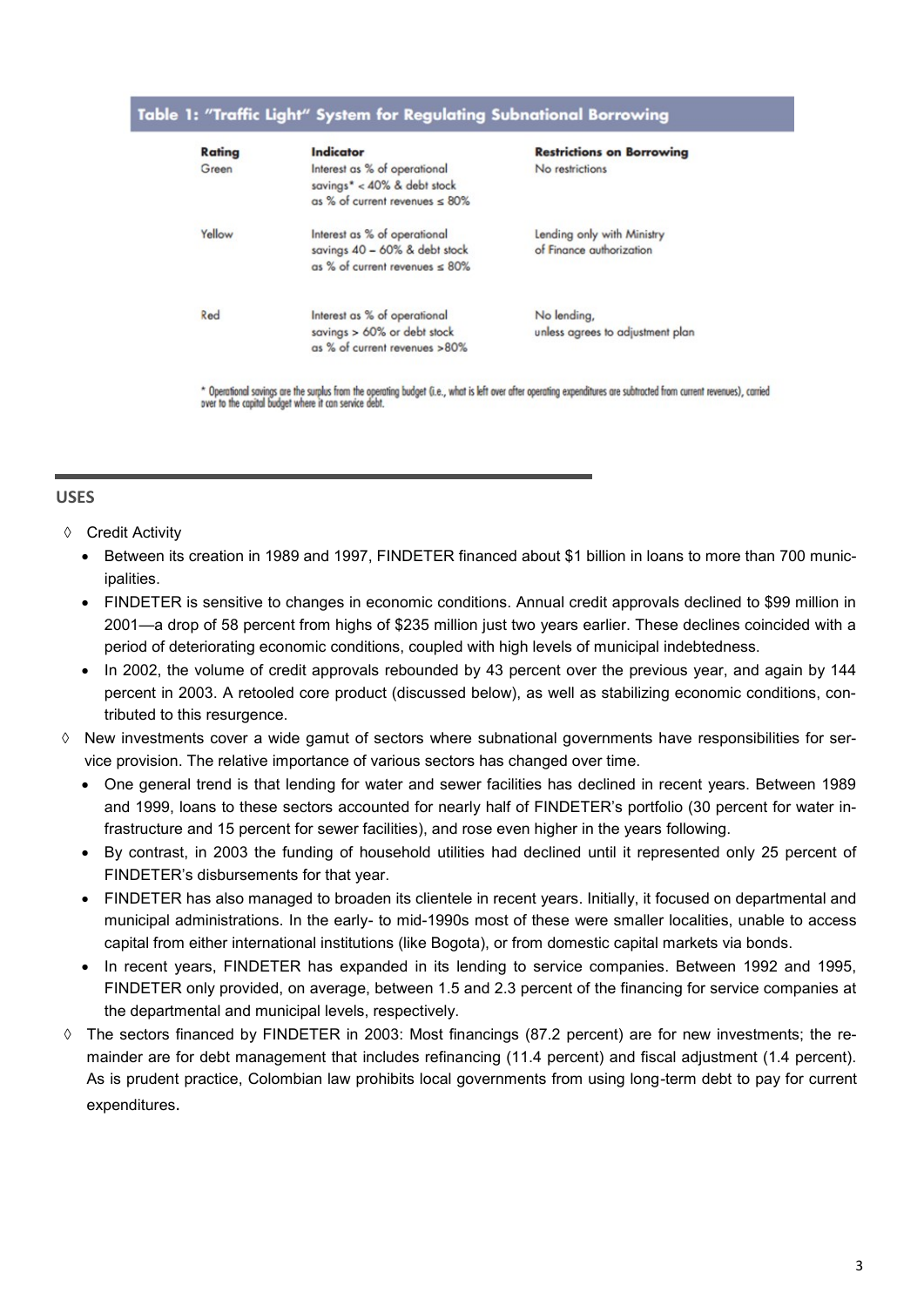#### **RESOURCES**

- $\Diamond$  Sources and Uses of Funds: the sources of FINDETER's capital base have varied over the years.
	- In 2003, FINDETER's "current revenues" accounted for more than 80 percent of its current refinancing activities. While FINDETER traditionally has attracted support from international FIs (IFIs) in 2003 loans from IFIs accounted for only about five percent of rediscountings. This represents a sharp decline from previous years: in 1994 some 37 percent of funds were from donor loans and grants. This reduction in reliance on international funding reflects in part FINDETER's growing stock of retained earnings, coupled with several years of slow activity beginning around 2000.
	- To date, FINDETER has not succeeded in markedly expanding (or recently has not needed to expand) its capital base through domestic capital markets. Domestic long-term borrowing was not a source of funds in 2003. In the early 1990s, FINDETER attempted to sell \$50 million equivalent of bonds in the competitive market, but the nascent organization only succeeded in placing \$10 million, or 20 percent, of the bond issue. Low levels of activity in the early 2000s, coupled with a strong capital base, have kept FINDETER out of the capital markets, and almost no bond is outstanding today (0.003 percent of its total liabilities at the end of 2003.)
- $\Diamond$  FINDETER played a co-financing role using non-reimbursable government funds: in 1997 it channeled approximately as much in grants as in loans. The distribution of free money makes the organization an attractive target for undesired political influence. Also, by playing the role of grants manager, FINDETER, like any other lender, runs the risk of weakening its reputation as an enforcer of a hard credit culture. Today, FINDETER does not manage grants to local governments, but its charter does not proscribe it from playing such a role in the future.

#### **MANAGEMENT**

- Compared to some financial institutions, the traditional review process for FINDETER rediscounting has been excessively time-consuming. Under this process, the commercial bank performed its own financial analysis while FINDETER reviewed local investment projects from technical, economic and developmental standpoints. At one point, the average wait time for loan approval was 18 months; and even a decline to six to eight months in recent years undoubtedly drove many sub-sovereign borrowers to seek capital by other means.
- In response to such criticisms, in 2003 FINDETER launched an improved financial product: a streamlined approval process. Loans for projects less than \$2.6 million equivalent now can qualify for a streamlined procedure (known as the rediscuento automático); larger loans still entail the more lengthy in-house review (the rediscuento tradicional procedure).18 Under the streamlined process, the onus is on the tier-one banks to confirm that candidate loans meet FINDETER guidelines. In those cases FINDETER conducts only an ex post review of bank-approved loans—rediscounting is authorized "automatically" with no ex ante review. This development reflects FINDETER's increasing comfort with the loan origination work undertaken by banks with which it has developed a long-term relationship.
- Finally, in addition to its financier roles, FINDETER has also played the part of financial adviser and provider of training and technical assistance to local governments. Such activities were particularly important in the mid-1990s and they continue today. FINDETER currently collaborates with the Ministerio de Hacienda in providing assistance to financially troubled municipalities, and also helps smaller local governments that wish to obtain credit to approach commercial banks.